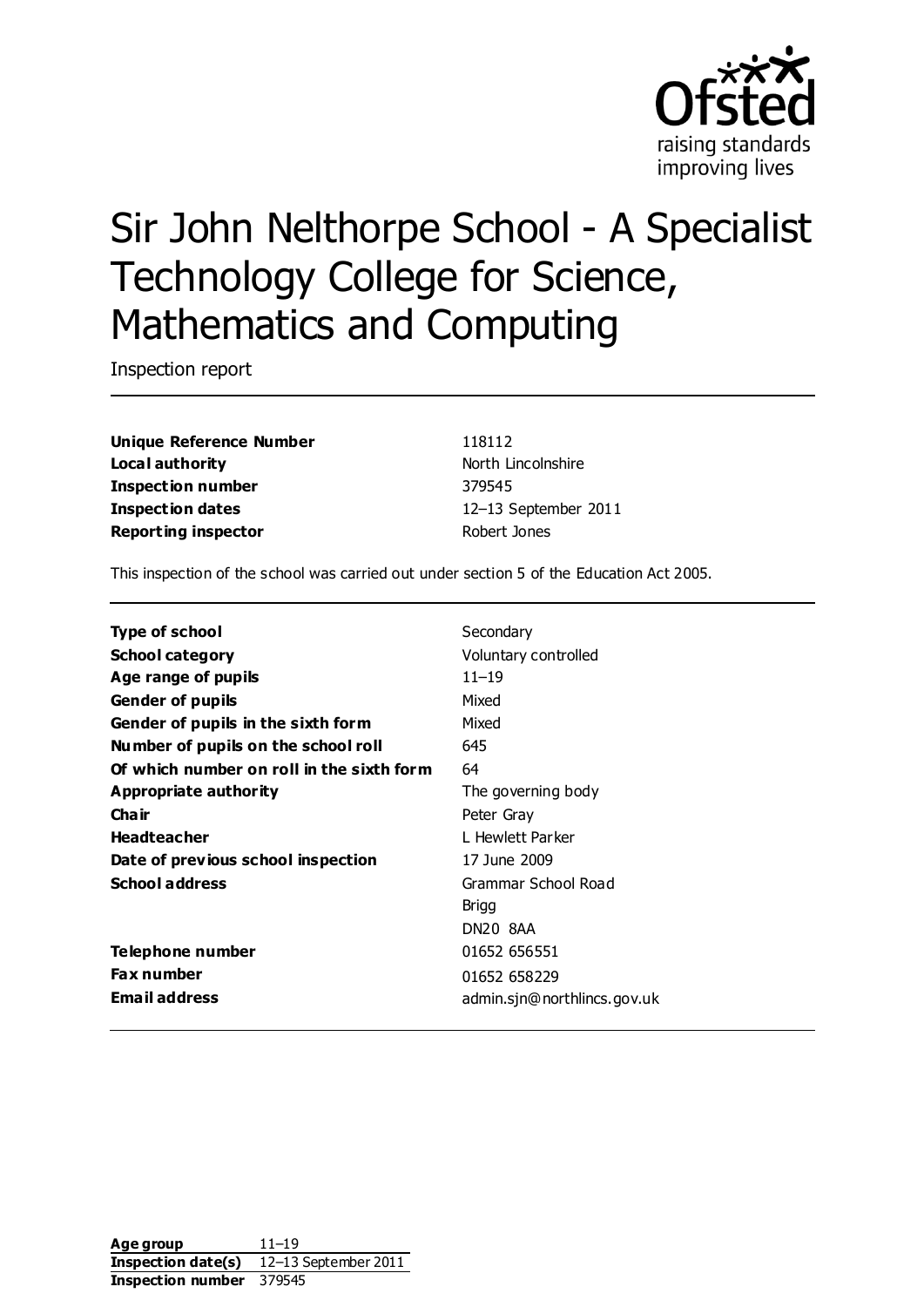The Office for Standards in Education, Children's Services and Skills (Ofsted) regulates and inspects to achieve excellence in the care of children and young people, and in education and skills for learners of all ages. It regulates and inspects childcare and children's social care, and inspects the Children and Family Court Advisory Support Service (Cafcass), schools, colleges, initial teacher training, work-based learning and skills training, adult and community learning, and education and training in prisons and other secure establishments. It rates council children's services, and inspects services for looked after children, safeguarding and child protection.

Further copies of this report are obtainable from the school. Under the Education Act 2005, the school must provide a copy of this report free of charge to certain categories of people. A charge not exceeding the full cost of reproduction may be made for any other copies supplied.

If you would like a copy of this document in a different format, such as large print or Braille, please telephone 0300 123 4234, or email [enquiries@ofsted.gov.uk](mailto:enquiries@ofsted.gov.uk)

You may copy all or parts of this document for non-commercial purposes, as long as you give details of the source and date of publication and do not alter the information in any way.

To receive regular email alerts about new publications, including survey reports and school inspection reports, please visit our website and go to 'Subscribe'.

Piccadilly Gate Store Street Manchester M1 2WD

T: 0300 123 4234 Textphone: 0161 618 8524 [enquiries@ofsted.gov.uk](mailto:enquiries@ofsted.gov.uk) [www.ofsted.gov.uk](http://www.ofsted.gov.uk)



© Crown copyright 2011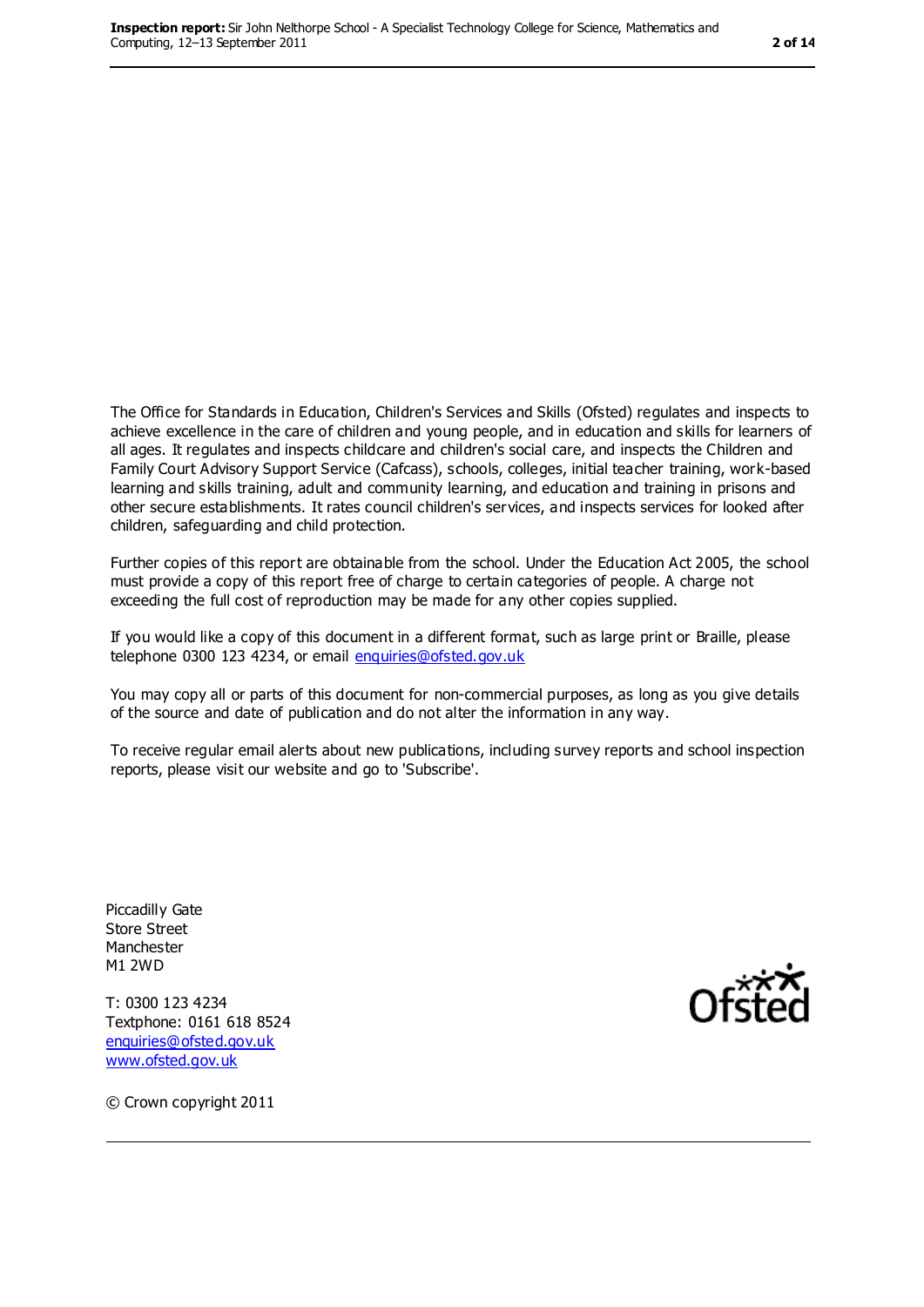# **Introduction**

This inspection was carried out by four additional inspectors. The inspectors observed teaching and learning in 34 lessons, taught by 34 teachers, and held meetings with members of the governing body, staff and students. They observed the school's work, and looked at a range of documentation, including policies, the school improvement plan, records of students' progress and child protection records. The inspection team received and analysed 329 questionnaires from parents and carers, as well as a number of questionnaires completed by students and from staff.

The inspection team reviewed many aspects of the school's work. It looked in detail at a number of key areas.

- The progress made by lower-ability students.
- How well the curriculum is customised to meet the diverse needs of students in Key Stage 4 and for those in the sixth form.
- How effective are the school's middle leaders in monitoring and evaluating provision in the school?

## **Information about the school**

This is a smaller-than-average secondary school. The proportion of students known to be eligible for free school meals is below the national average. The majority of students are of White British heritage and very few speak English as an additional language. There are fewer students than average with special educational needs and/or disabilities but the number of students who have a statement of special educational needs is above average. The school has a sixth form that is federated with The Vale of Ancholme Technology and Music College, and together they form the Brigg Sixth Form.

The school gained specialist status for science, mathematics and computing in September 2005 and holds various awards, including Healthy Schools status and the Gold standard in information, advice and guidance.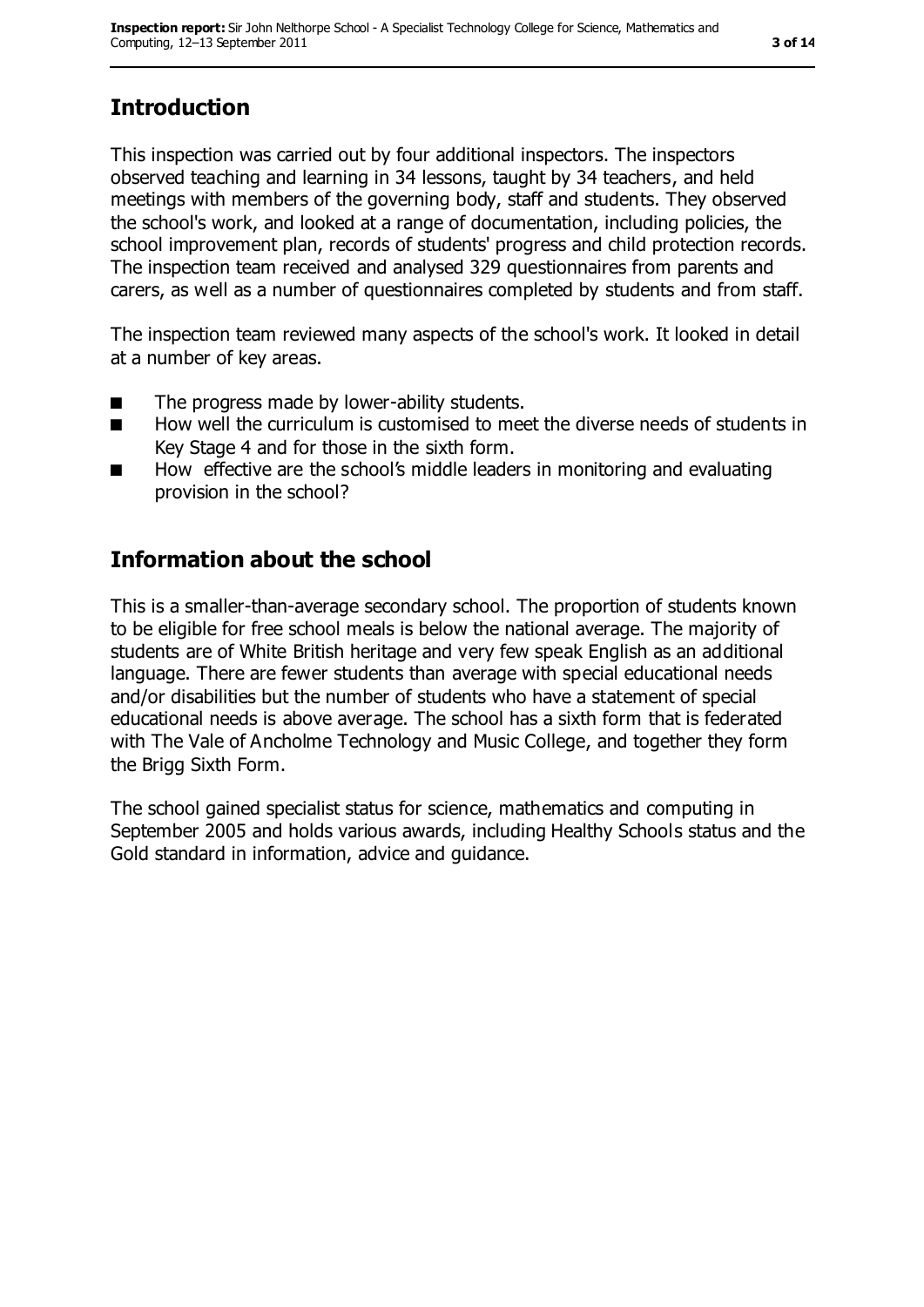**Inspection grades: 1 is outstanding, 2 is good, 3 is satisfactory and 4 is inadequate** Please turn to the glossary for a description of the grades and inspection terms

# **Inspection judgements**

#### **Overall effectiveness: how good is the school? 3**

#### **The school's capacity for sustained improvement 3**

#### **Main findings**

This is a satisfactory school. It is improving steadily and there are good aspects of its work, notably in the care, guidance and support afforded to students. Students agree, making comments such as, 'The school takes really good care of us'. A feature of the school is students' positive behaviour, exemplified by students' good manners. Consequently, the school is a calm, ordered environment where trust and mutual respect are very much the order of the day. Students are well motivated as demonstrated by their high attendance.

Attainment over the past three years has been rising, as has the rate of progress students make. Progress is satisfactory overall. However, the rate of progress is accelerating more consistently for the higher- and middle-ability students than that of lower-ability students.

The quality of teaching varies across the school and therefore lacks the consistency needed to improve its overall quality to good. While there are examples of teaching that fully engages, motivates and challenges all abilities, too much teaching falls short of these essential qualities needed to get the best from students.

The school benefits greatly from its good sixth form provision. The articulate, wellmannered students provide very positive role models for younger students. Although small numbers of students join the sixth-form federation, students make good progress, with many securing university places on completion of A level studies.

The school has concentrated its efforts on developing the role of middle leaders. This has had success in improving the way leaders at all levels use data, resulting in increased numbers of students leaving in Year 11 with grades  $A^*$  to C in five or more GCSEs, including both English and mathematics. Leaders and managers have been less successful in systematically improving the quality of teaching and learning across the school. Middle leaders increasingly undertake self-evaluation activities, although this varies in sharpness between departments. The curriculum has recently been overhauled at Key Stage 4 to more adequately accommodate different abilities of students and there are clear early signs of this initiative being successful. The school's specialism has contributed to developing the school's curriculum; it has also had an impact in the wider community. These factors illustrate well the school's satisfactory capacity to sustain its improvement.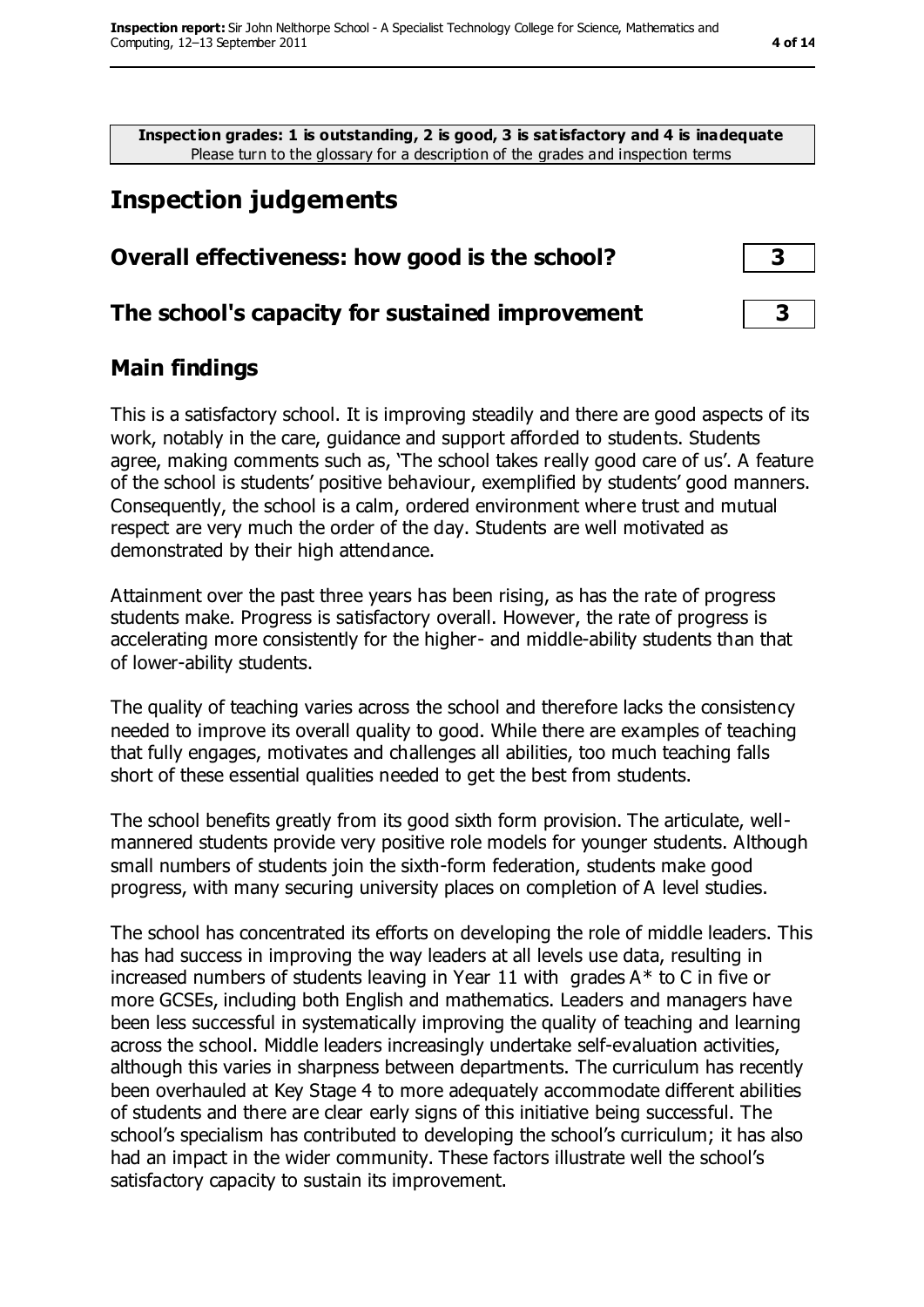Up to 40% of the schools whose overall effectiveness is judged satisfactory may receive a monitoring visit by an Ofsted inspector before their next section 5 inspection.

#### **What does the school need to do to improve further?**

- Improve the consistency and quality of teaching so it becomes at least good by:
	- using data more effectively in the classroom so that work that is planned matches the range of students' abilities increasing the challenge for students through more effective questioning
	- giving students increased opportunities to work in groups, solving problems and being actively involved in their own learning
	- ensuring students are fully involved in assessing their own and each other's work so they know what they should do to improve.
- Raise the achievement of lower-ability students by:
	- ensuring no opportunities are missed to develop their literacy skills across the curriculum
	- increasing the rigour with which the progress of lower-ability students is tracked and monitored by school leaders and classroom teachers to ensure that additional support is targeted effectively.
- Improve the leadership and management of teaching and learning by:
	- increasing the opportunities for staff to share the good practice that  $\equiv$ currently exists in the school
	- ensuring that the results from classroom monitoring of teaching are used to systematically improve the quality of teaching across the school.

## **Outcomes for individuals and groups of pupils 3**

The quality of learning is satisfactory overall but inconsistent across the school. In the best lessons, students' good behaviour and well-developed social skills are put to good use in activities that require them to work closely in groups and learn independently. This results in rapid rates of progress. In one English lesson, for example, students made good progress by working in pairs to analyse various websites to understand how persuasive language was used. In other lessons, however, students are not well challenged due to over-long teacher explanations and insufficient opportunities for students to work in groups, solve problems and be actively involved in their own learning. Furthermore, there are often missed opportunities for students to develop their literacy skills across all areas of the curriculum. This shortcoming particularly slows the progress made by lower-ability students. While their progress is broadly satisfactory, there is a smaller proportion of students who make good progress than for other ability groupings. This includes students with special educational needs and/or disabilities and others of low ability who do not receive timely support.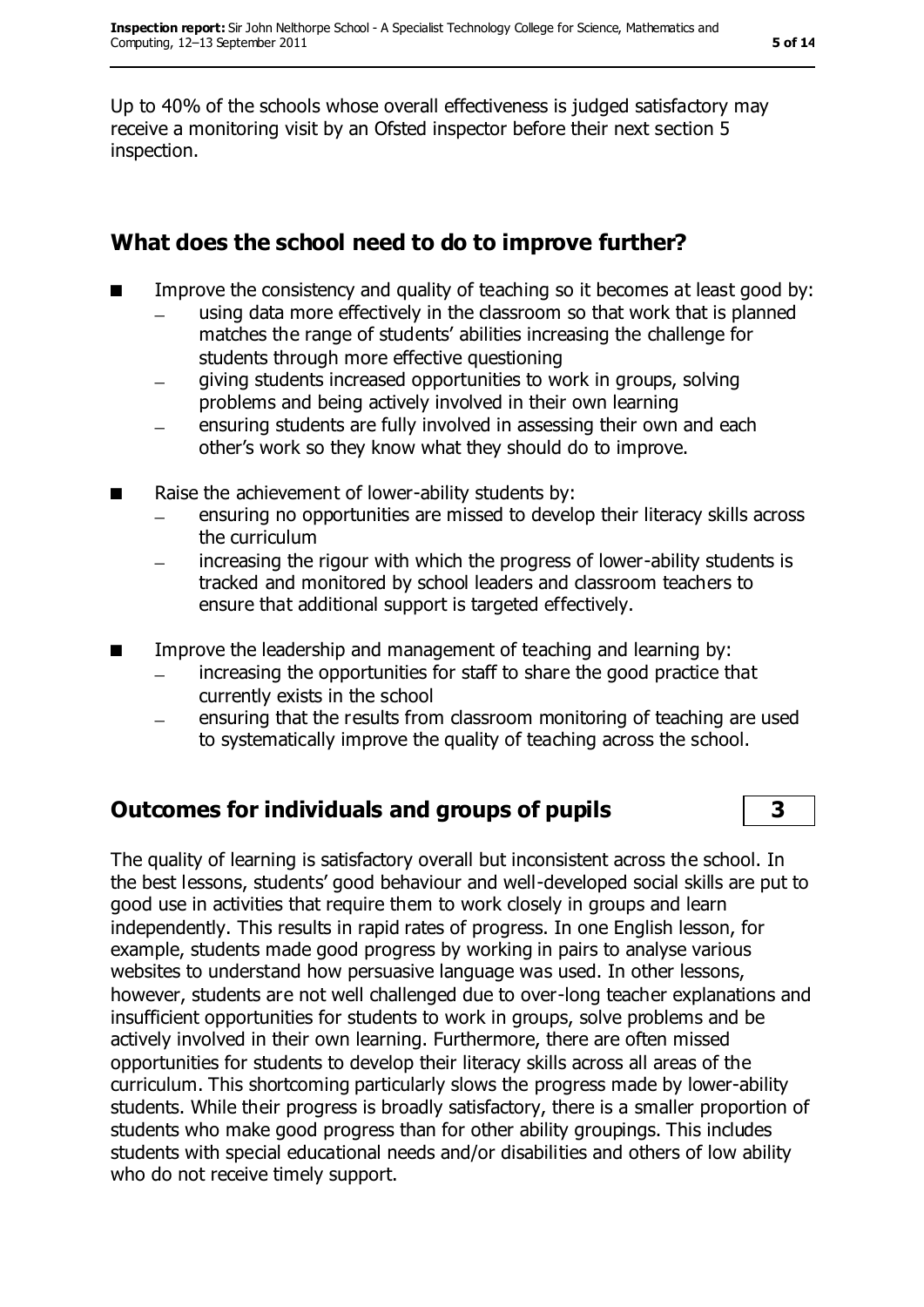Students enter the school with attainment that is average. By the time they reach the end of Year 11, their achievement is satisfactory. Students enjoy school, which is reflected in their high attendance. They comment on how safe they feel from any threats of bullying, with a caring ear always available should the need arise. Many students grasp the plentiful opportunities to make valuable contributions to the school and community, notably through participation in the 'Lifestyle' scheme in helping senior members of the community. A good range of activities help students learn about the world of business and enterprise with careers guidance being of a high quality. This, coupled with students' high attendance and rising attainment in the school, results in them being well prepared for the next stage in their education. Students' well-developed social skills, alongside good opportunities to engage with students of other cultures, for example, through foreign exchanges, ensures their spiritual, moral, social and cultural development is good.

| These are the grades for pupils' outcomes |  |  |
|-------------------------------------------|--|--|
|-------------------------------------------|--|--|

| Pupils' achievement and the extent to which they enjoy their learning    | 3 |
|--------------------------------------------------------------------------|---|
| Taking into account:                                                     |   |
| Pupils' attainment <sup>1</sup>                                          | 3 |
| The quality of pupils' learning and their progress                       | 3 |
| The quality of learning for pupils with special educational needs and/or | ٦ |
| disabilities and their progress                                          |   |
| The extent to which pupils feel safe                                     | 2 |
| <b>Pupils' behaviour</b>                                                 | 2 |
| The extent to which pupils adopt healthy lifestyles                      | 3 |
| The extent to which pupils contribute to the school and wider community  | 2 |
| The extent to which pupils develop workplace and other skills that will  |   |
| contribute to their future economic well-being                           |   |
| Taking into account:                                                     |   |
| Pupils' attendance <sup>1</sup>                                          |   |
| The extent of pupils' spiritual, moral, social and cultural development  |   |

#### **How effective is the provision?**

 $\overline{a}$ 

The quality of teaching ranges from good to inadequate, although the school is working hard to eliminate the rare instances of inadequate teaching. Some departments have been more successful in establishing consistently high quality teaching than others and it is this inconsistency across the school that is preventing the overall quality of teaching from rising to good. Where teaching is most successful, planning takes account of the full range of abilities and teachers use a variety of questioning techniques to challenge students fully. This enables teachers to target specific students who need additional support while also stretching others. Too often though, planning does not take into account the data on students' abilities to ensure high quality learning takes place. In these less effective lessons, questioning provides limited challenge through only asking the motivated students who have their hands up, or only requiring very brief answers, and the additional support is not as effective or is not deployed to greatest effect. Similarly, assessment to support learning varies in quality. Where it is most effective, students are acutely

<sup>&</sup>lt;sup>1</sup>The grades for attainment and attendance are: 1 is high; 2 is above average; 3 is broadly average; and 4 is low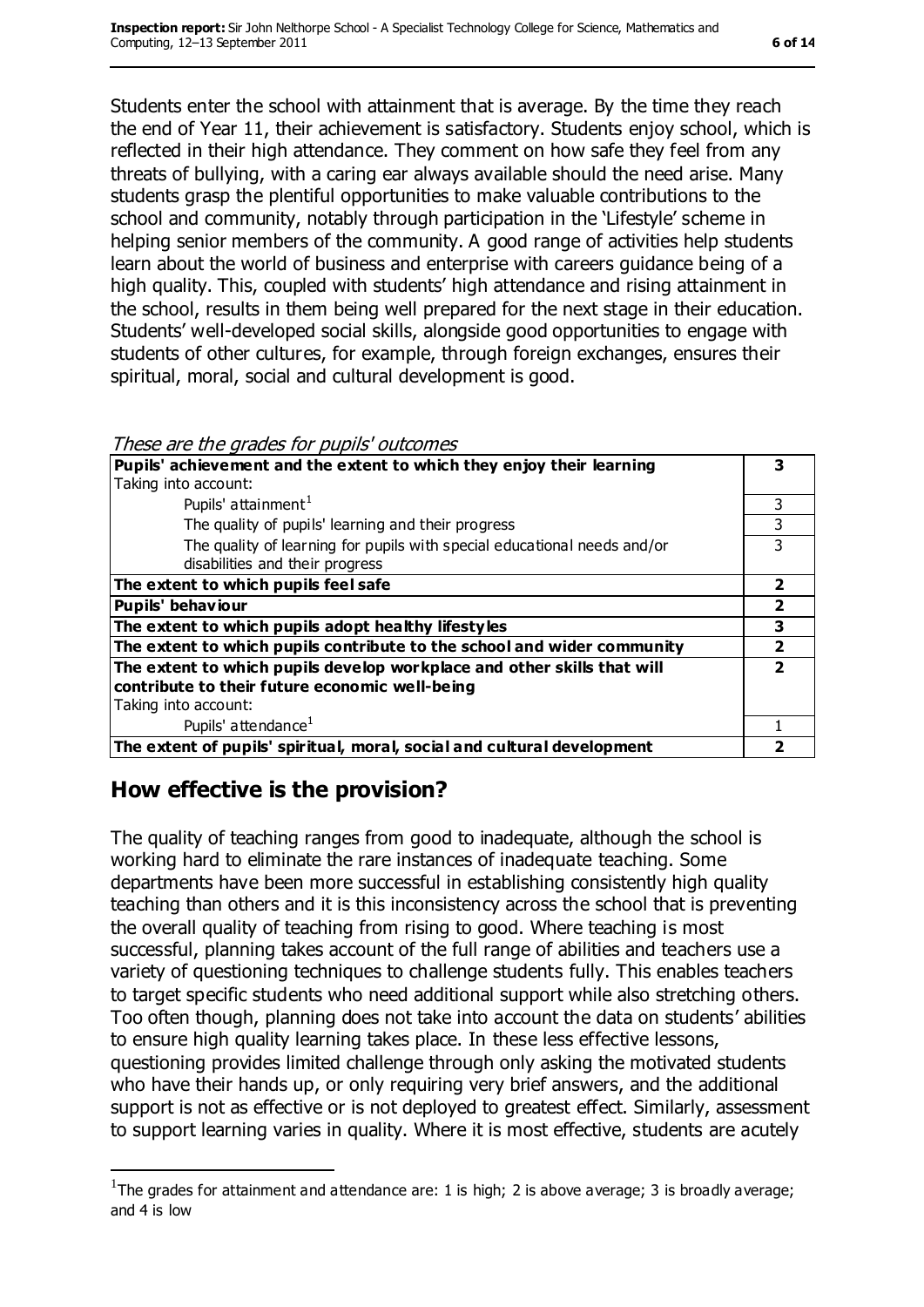aware of their abilities through assessing their own and each other's work. Consequently, they can comment, using subject specific vocabulary, on what they should do to improve. This was particularly evident in an art lesson where students gave each other advice on how to improve their work. In some lessons, however, students were unsure of what they needed to do to improve due to insufficient opportunities to assess their own and each other's work.

The satisfactory curriculum is broad and balanced, meeting statutory requirements. A new 'pathways' curriculum in Key Stage 4 now more adequately meets the needs of students. This has resulted in improved outcomes for all students. However, the limited development of literacy across the curriculum is a relative weakness of the curriculum. A good range of sporting and other extra-curricular enhancements add to students' enjoyment of school.

Care, guidance and pastoral support are strengths in the school. Non-attendance is pursued rigorously, resulting in very few persistent absences and high attendance overall. Pastoral support is first class. This has ensured students receive high quality guidance on the next stage of their education and that Year 7 students settle quickly into their new surroundings. Students whose circumstances make them vulnerable receive good support for their needs, which results in their high attendance and them feeling safe and secure. The school works well with a range of outside agencies to support those students who need the most care.

These are the grades for the quality of provision

| The quality of teaching                                                  |  |
|--------------------------------------------------------------------------|--|
| Taking into account:                                                     |  |
| The use of assessment to support learning                                |  |
| The extent to which the curriculum meets pupils' needs, including, where |  |
| relevant, through partnerships                                           |  |
| The effectiveness of care, guidance and support                          |  |

#### **How effective are leadership and management?**

Leaders and managers embed ambition and drive improvement to a satisfactory level. The tracking of students' progress has ensured that more students are now attaining five GCSEs at grade C or above including English and mathematics. However, the progress of lower-ability students has not been tracked with the same rigour, which has been a contributory factor in these students not making as much progress as their peers. Leaders are aware that the next stage in development for the school is to increase the pace with which the quality of teaching and learning improves in consistency and quality. There are, at present, too few opportunities for the good practice that currently exists in the school to be shared, so that teachers learn from the best. The quality of teaching and learning is monitored. However, the middle and senior leaders have not always systematically used the results of this monitoring to improve the quality of teaching and learning. The governing body provides adequate challenge and support to the school, discharging its statutory duties effectively. The school's specialist status has had a positive impact in projects such as an over 60s computer club, provision of computer courses for the local Traveller community and in hosting a science week involving local primary schools.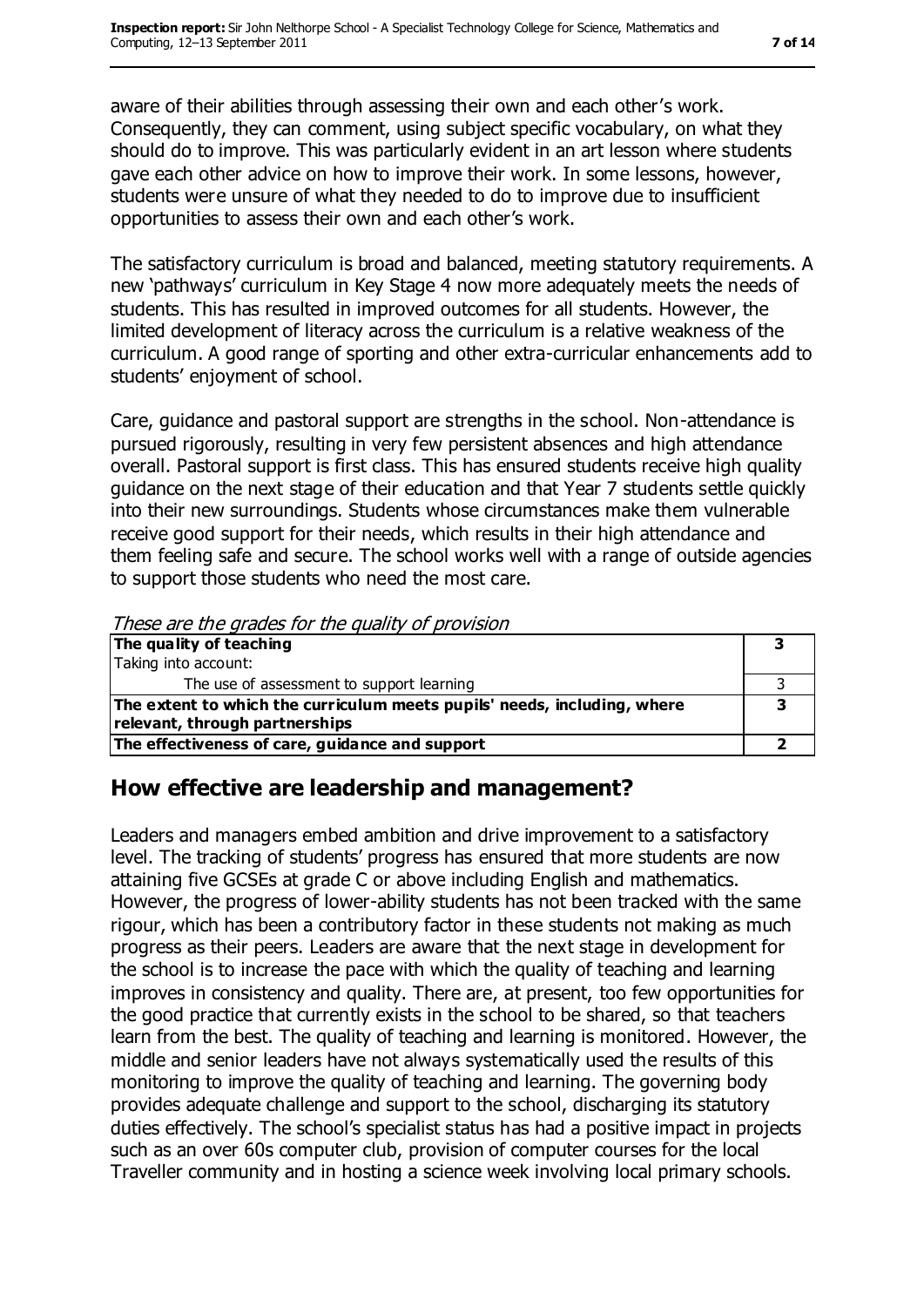The school meets statutory requirements for safeguarding. Discrimination is robustly tackled whenever and wherever it occurs. While students make different rates of progress, the gaps with similar groups nationally are narrowing, and therefore the school promotes equal opportunities to a satisfactory level. The school satisfactorily promotes community cohesion. The school has undertaken an audit in relation to community cohesion that has had some success in helping students to engage with communities other than their own, such as engaging in a project to develop a school in Malawi.

| These are the grades for the leadership and management |  |  |
|--------------------------------------------------------|--|--|
|                                                        |  |  |

| The effectiveness of leadership and management in embedding ambition and<br>driving improvement<br>Taking into account:                                             |   |
|---------------------------------------------------------------------------------------------------------------------------------------------------------------------|---|
| The leadership and management of teaching and learning                                                                                                              |   |
| The effectiveness of the governing body in challenging and supporting the<br>school so that weaknesses are tackled decisively and statutory responsibilities<br>met | 3 |
| The effectiveness of the school's engagement with parents and carers                                                                                                | 3 |
| The effectiveness of partnerships in promoting learning and well-being                                                                                              |   |
| The effectiveness with which the school promotes equality of opportunity and<br>tackles discrimination                                                              | 3 |
| The effectiveness of safeguarding procedures                                                                                                                        | 3 |
| The effectiveness with which the school promotes community cohesion                                                                                                 | 3 |
| The effectiveness with which the school deploys resources to achieve value for<br>money                                                                             | 3 |

## **Sixth form**

Students in the sixth form play an important part in the school, such as acting as ambassadors for the school in community events and organising fund-raising initiatives through 'TWAG', the world awareness group. They act as good role models for younger members of the school. The quality of teaching in the sixth form is good, which ensures academic outcomes for students are good, with many securing places at their first choice university. However, group sizes are very small, often consisting of fewer than five students. Inevitably, this limits opportunities for collaboration and discussion. In other respects, the curriculum for the sixth form meets the needs of students well, with a range of A level and vocational courses on offer across the federated sixth form. Care, guidance and support are strong, with tutors being the first port of call for students. Students speak positively about the additional support teachers offer them. A range of external speakers and events organised by the federation prepares students well for their university applications. A range of enhancements are on offer to students, but these are not taken up by all students, since they are not always viewed with equal importance as formal academic studies.

These are the grades for the sixth form

| Overall effectiveness of the sixth Form     |  |  |
|---------------------------------------------|--|--|
| Taking into account:                        |  |  |
| Outcomes for students in the sixth form     |  |  |
| The quality of provision in the sixth form  |  |  |
| Leadership and management of the sixth form |  |  |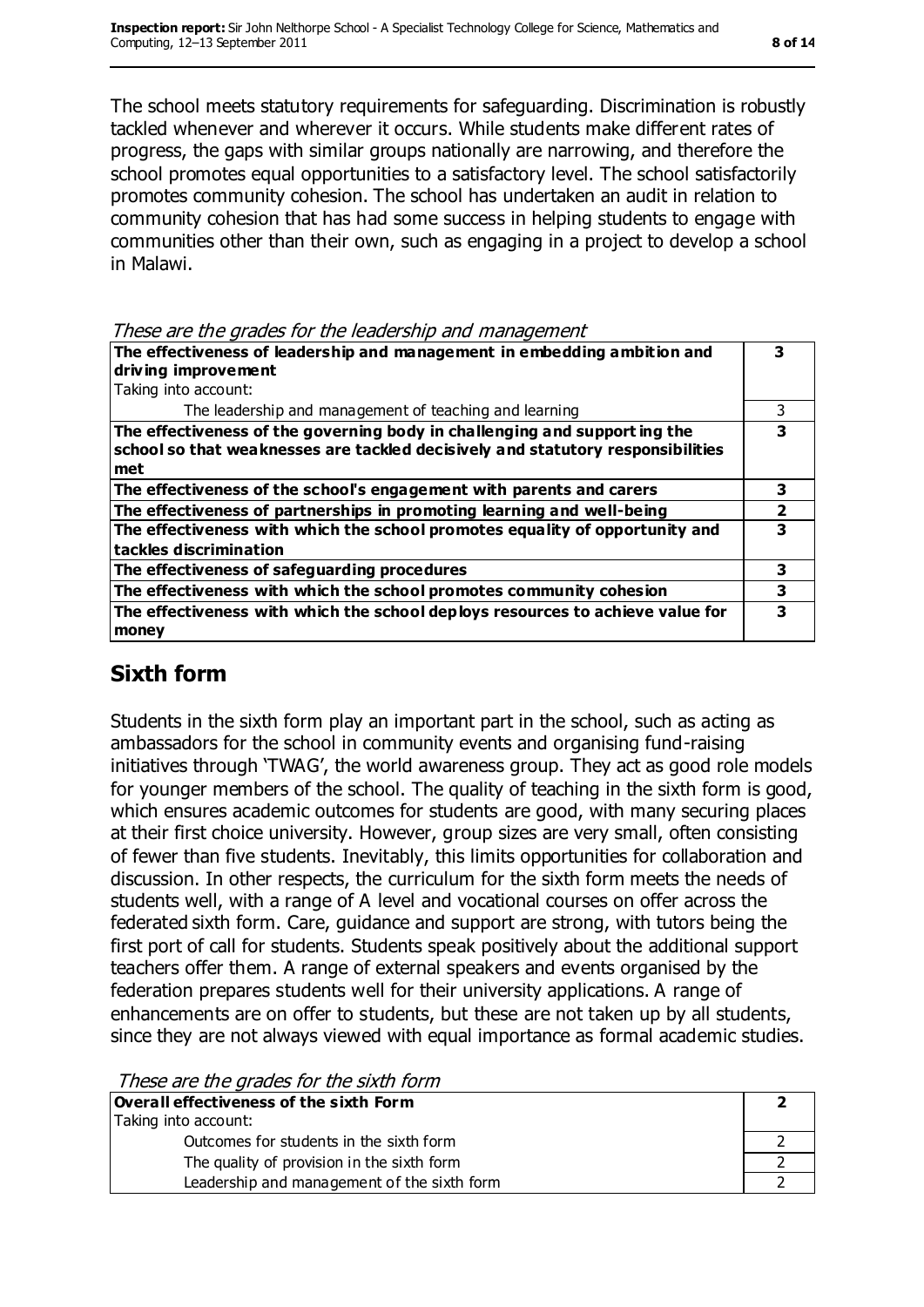## **Views of parents and carers**

The majority of positive comments made by parents and carers were in support of the school's pastoral system, which helps students feel safe and secure. The inspection findings endorse these positive comments.

A minority of parents expressed concerns about how the school informs them of their children's progress, how well the school helps parents and carers to support their children, how well students are helped to have a healthy lifestyle, how well the school deals with unacceptable behaviour and how the school takes account of parents' and carers' concerns.

The inspection team investigated all these issues. The school's engagement with parents and carers was judged to be satisfactory. Parents and carers receive regular updates on the progress of their children through, an open evening for parents and carers, an annual report and a termly report on attainment and effort made in lessons. The team found that students' planners were sometimes used to pass messages to parents and carers, but this was inconsistent across the school. The team found that behaviour was good across the school, particularly during break times and lunch times. However, where lessons did not fully engage students, they were passive observers rather than active participants. They found that students receive plentiful advice on how to lead active, healthy lifestyles, but not all students choose to act on this advice. For example, while smoking is not common, it is in evidence in corners of the school.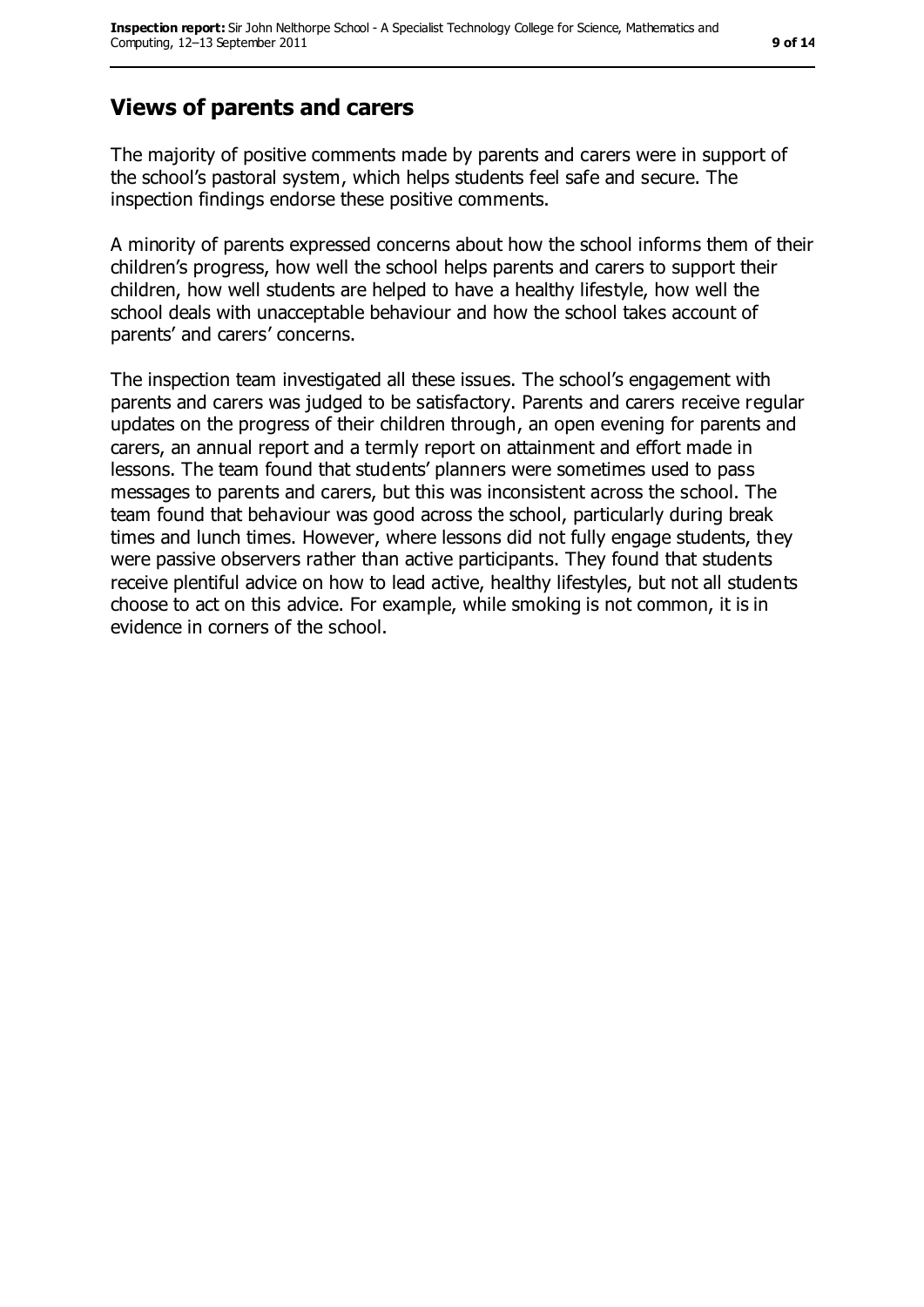# **Responses from parents and carers to Ofsted's questionnaire**

Ofsted invited all the registered parents and carers of pupils registered at Sir John Nelthorpe School - A Specialist Technology College for Science, Mathematics and Computing to complete a questionnaire about their views of the school.

In the questionnaire, parents and carers were asked to record how strongly they agreed with 13 statements about the school.

The inspection team received 329 completed questionnaires by the end of the on-site inspection. In total, there are 645 pupils registered at the school.

| <b>Statements</b>                                                                                                                                                                                                                                       | <b>Strongly</b><br>agree |               | <b>Agree</b> |               | <b>Disagree</b> |                | <b>Strongly</b><br>disagree |               |
|---------------------------------------------------------------------------------------------------------------------------------------------------------------------------------------------------------------------------------------------------------|--------------------------|---------------|--------------|---------------|-----------------|----------------|-----------------------------|---------------|
|                                                                                                                                                                                                                                                         | <b>Total</b>             | $\frac{1}{2}$ | <b>Total</b> | $\frac{1}{2}$ | <b>Total</b>    | $\frac{1}{2}$  | <b>Total</b>                | $\frac{1}{2}$ |
| My child enjoys school                                                                                                                                                                                                                                  | 104                      | 32            | 208          | 63            | 5               | $\overline{2}$ | 3                           | 1             |
| The school keeps my child<br>safe                                                                                                                                                                                                                       | 99                       | 30            | 203          | 62            | 10              | 3              | $\mathbf{1}$                | 0             |
| The school informs me<br>about my child's progress                                                                                                                                                                                                      | 81                       | 25            | 194          | 59            | 22              | $\overline{7}$ | 3                           | $\mathbf{1}$  |
| My child is making enough<br>progress at this school                                                                                                                                                                                                    | 79                       | 24            | 209          | 64            | 11              | 3              | $\mathbf{1}$                | 0             |
| The teaching is good at<br>this school                                                                                                                                                                                                                  | 94                       | 29            | 202          | 61            | 9               | 3              | $\mathbf{1}$                | 0             |
| The school helps me to<br>support my child's learning                                                                                                                                                                                                   | 54                       | 16            | 197          | 60            | 43              | 13             | 3                           | $\mathbf{1}$  |
| The school helps my child<br>to have a healthy lifestyle                                                                                                                                                                                                | 50                       | 15            | 218          | 66            | 29              | 9              | $\mathbf{1}$                | $\mathbf 0$   |
| The school makes sure that<br>my child is well prepared<br>for the future (for example<br>changing year group,<br>changing school, and for<br>children who are finishing<br>school, entering further or<br>higher education, or<br>entering employment) | 91                       | 28            | 185          | 56            | 12              | 4              | $\overline{2}$              | $\mathbf{1}$  |
| The school meets my<br>child's particular needs                                                                                                                                                                                                         | 87                       | 26            | 207          | 63            | 14              | $\overline{4}$ | $\overline{2}$              | $\mathbf{1}$  |
| The school deals effectively<br>with unacceptable<br>behaviour                                                                                                                                                                                          | 61                       | 19            | 187          | 57            | 37              | 11             | 9                           | 3             |
| The school takes account<br>of my suggestions and<br>concerns                                                                                                                                                                                           | 48                       | 15            | 197          | 60            | 24              | 7              | 4                           | $\mathbf{1}$  |
| The school is led and<br>managed effectively                                                                                                                                                                                                            | 71                       | 22            | 198          | 60            | 18              | 5              | 3                           | $\mathbf{1}$  |
| Overall, I am happy with<br>my child's experience at<br>this school                                                                                                                                                                                     | 108                      | 33            | 194          | 59            | 11              | 3              | $\mathbf{1}$                | 0             |

The table above summarises the responses that parents and carers made to each statement. The percentages indicate the proportion of parents and carers giving that response out of the total number of completed questionnaires. Where one or more parents and carers chose not to answer a particular question, the percentages will not add up to 100%.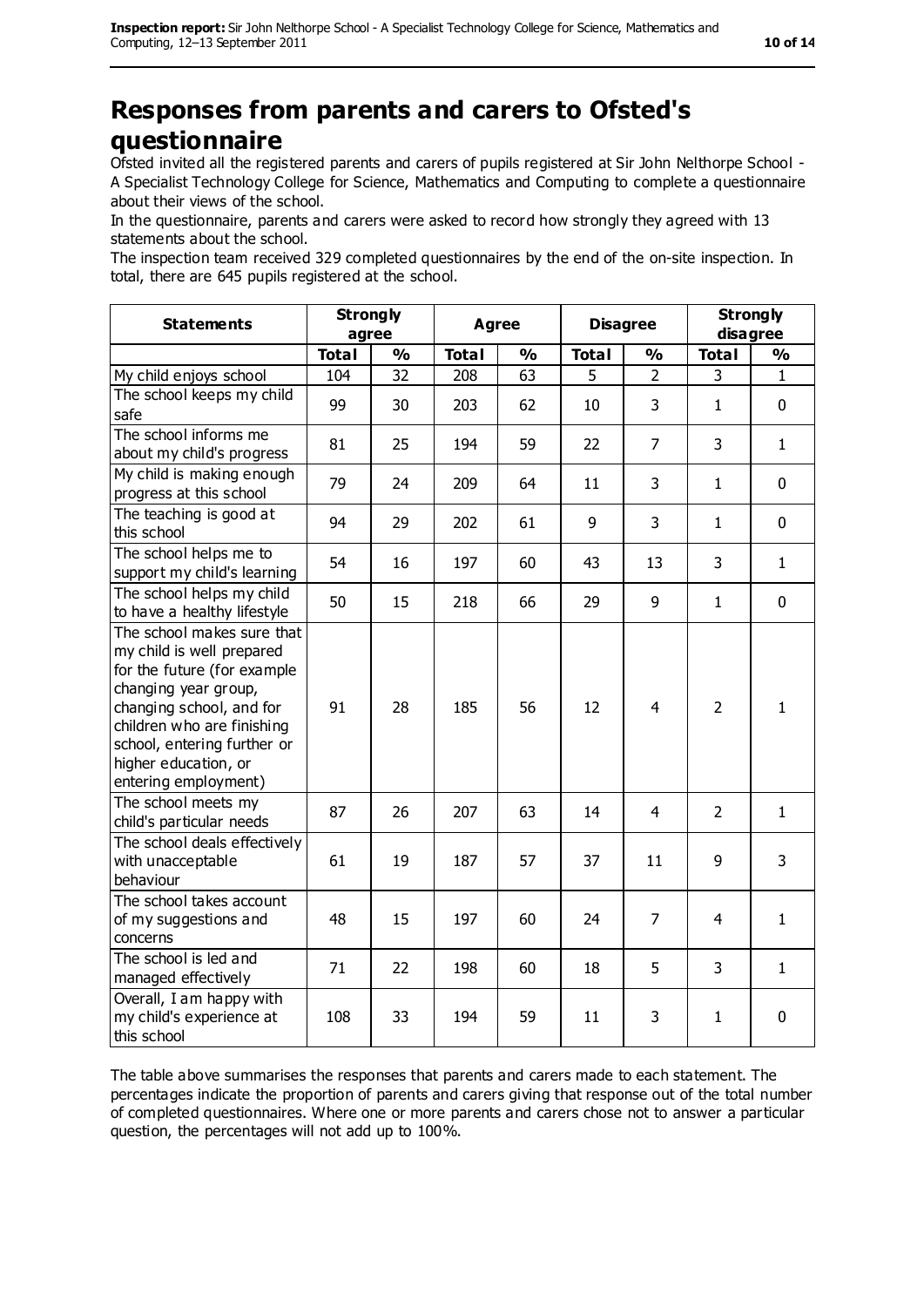# **Glossary**

## **What inspection judgements mean**

| <b>Grade</b> | <b>Judgement</b> | <b>Description</b>                                                                                                                                                                                                               |
|--------------|------------------|----------------------------------------------------------------------------------------------------------------------------------------------------------------------------------------------------------------------------------|
| Grade 1      | Outstanding      | These features are highly effective. An outstanding<br>school provides exceptionally well for all its pupils'<br>needs.                                                                                                          |
| Grade 2      | Good             | These are very positive features of a school. A school<br>that is good is serving its pupils well.                                                                                                                               |
| Grade 3      | Satisfactory     | These features are of reasonable quality. A<br>satisfactory school is providing adequately for its<br>pupils.                                                                                                                    |
| Grade 4      | Inadequate       | These features are not of an acceptable standard. An<br>inadequate school needs to make significant<br>improvement in order to meet the needs of its pupils.<br>Ofsted inspectors will make further visits until it<br>improves. |

#### **Overall effectiveness of schools**

|                          | Overall effectiveness judgement (percentage of schools) |      |                     |                   |
|--------------------------|---------------------------------------------------------|------|---------------------|-------------------|
| <b>Type of</b><br>school | <b>Outstanding</b>                                      | Good | <b>Satisfactory</b> | <b>Inadequate</b> |
| Nursery schools          | 43                                                      | 47   | 10                  |                   |
| Primary schools          | 6                                                       | 46   | 42                  |                   |
| Secondary<br>schools     | 14                                                      | 36   | 41                  | 9                 |
| Sixth forms              | 15                                                      | 42   | 41                  | 3                 |
| Special schools          | 30                                                      | 48   | 19                  | 3                 |
| Pupil referral<br>units  | 14                                                      | 50   | 31                  | 5                 |
| All schools              | 10                                                      | 44   | 39                  |                   |

New school inspection arrangements were introduced on 1 September 2009. This means that inspectors now make some additional judgements that were not made previously.

The data in the table above is for the period 1 September 2010 to 08 April 2011 and are consistent with the latest published official statistics about maintained school inspection outcomes (see [www.ofsted.gov.uk\)](http://www.ofsted.gov.uk).

The sample of schools inspected during 2010/11 was not representative of all schools nationally, as weaker schools are inspected more frequently than good or outstanding schools.

Percentages are rounded and do not always add exactly to 100. Sixth form figures reflect the judgements made for the overall effectiveness of the sixth form in secondary schools, special schools and pupil referral units.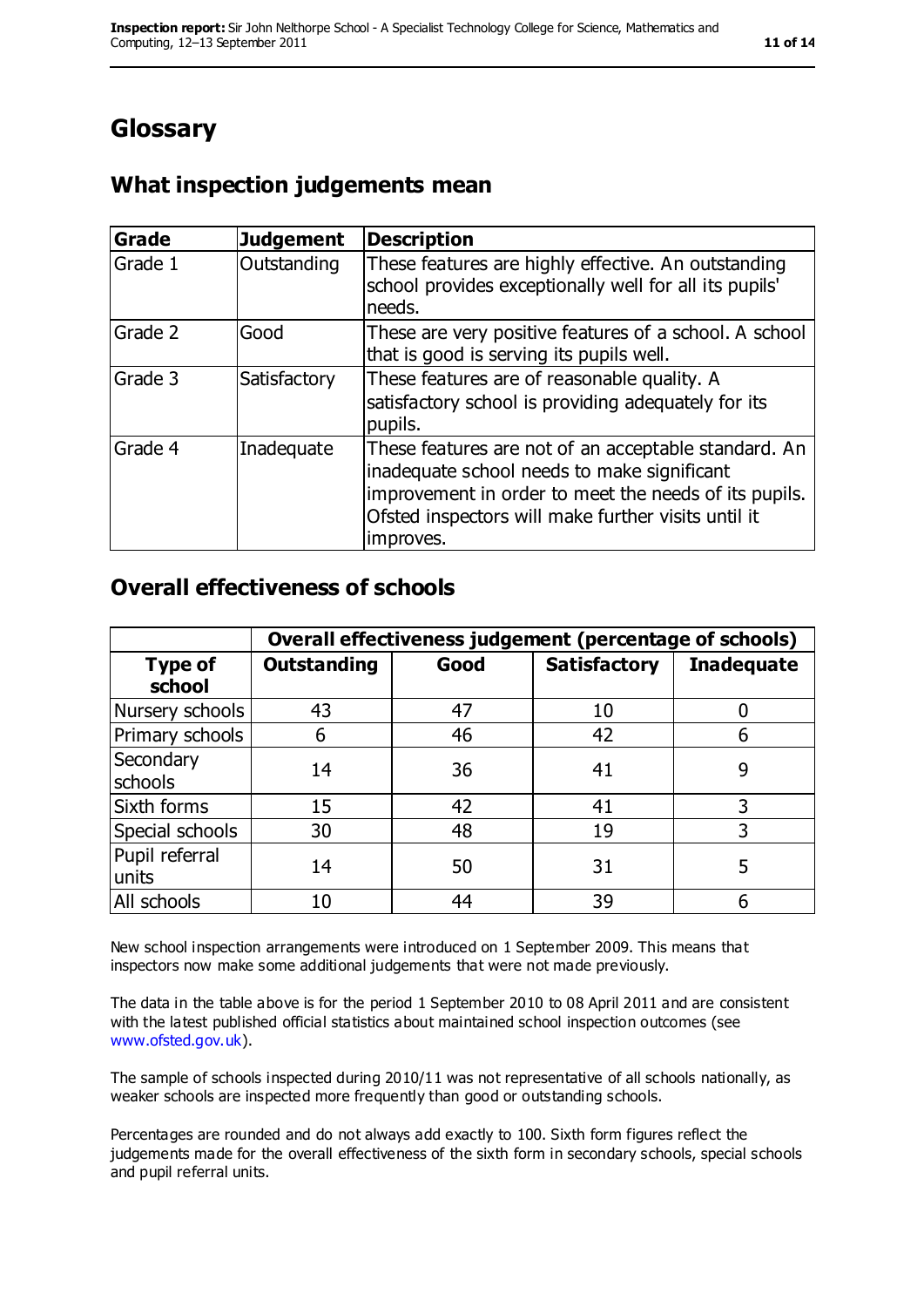# **Common terminology used by inspectors**

| Achievement:               | the progress and success of a pupil in their<br>learning, development or training.                                                                                                                                                                                                                                                  |  |  |
|----------------------------|-------------------------------------------------------------------------------------------------------------------------------------------------------------------------------------------------------------------------------------------------------------------------------------------------------------------------------------|--|--|
| Attainment:                | the standard of the pupils' work shown by test<br>and examination results and in lessons.                                                                                                                                                                                                                                           |  |  |
| Capacity to improve:       | the proven ability of the school to continue<br>improving. Inspectors base this judgement on<br>what the school has accomplished so far and on<br>the quality of its systems to maintain<br>improvement.                                                                                                                            |  |  |
| Leadership and management: | the contribution of all the staff with<br>responsibilities, not just the headteacher, to<br>identifying priorities, directing and motivating staff<br>and running the school.                                                                                                                                                       |  |  |
| Learning:                  | how well pupils acquire knowledge, develop their<br>understanding, learn and practise skills and are<br>developing their competence as learners.                                                                                                                                                                                    |  |  |
| Overall effectiveness:     | inspectors form a judgement on a school's overall<br>effectiveness based on the findings from their<br>inspection of the school. The following<br>judgements, in particular, influence what the<br>overall effectiveness judgement will be.                                                                                         |  |  |
|                            | The school's capacity for sustained<br>■<br>improvement.<br>Outcomes for individuals and groups of<br>pupils.<br>$\blacksquare$ The quality of teaching.<br>The extent to which the curriculum meets<br>pupils' needs, including, where relevant,<br>through partnerships.<br>■ The effectiveness of care, guidance and<br>support. |  |  |
| Progress:                  | the rate at which pupils are learning in lessons<br>and over longer periods of time. It is often<br>measured by comparing the pupils' attainment at<br>the end of a key stage with their attainment when<br>they started.                                                                                                           |  |  |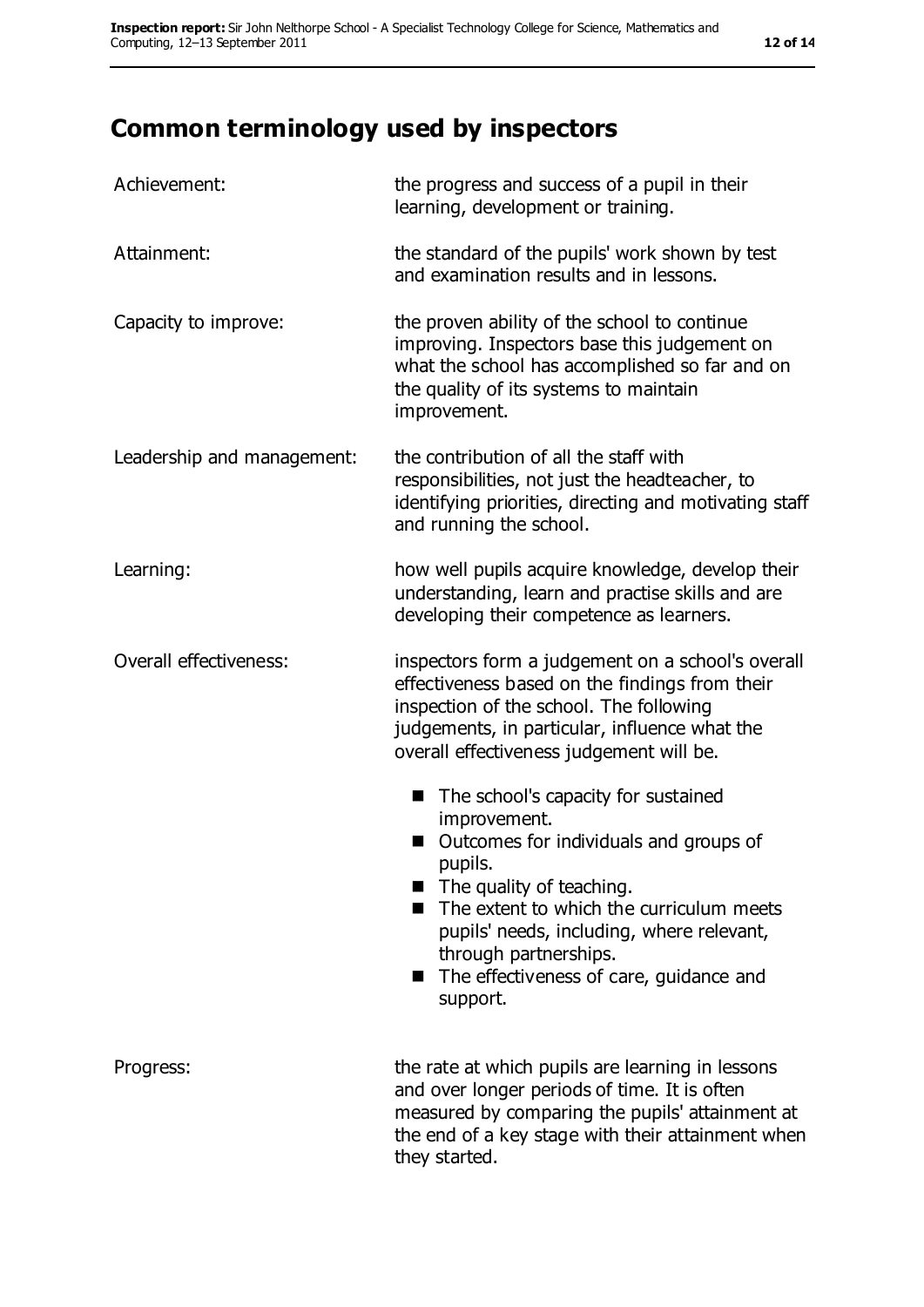**This letter is provided for the school, parents and carers to share with their children. It describes Ofsted's main findings from the inspection of their school.**



14 September 2011

Dear Students,

#### **Inspection of Sir John Nelthorpe School - A Specialist Technology College for Science, Mathematics and Computing, Brigg, DN20 8AA**

Thank you for the welcome you gave us recently. I am pleased to report that you go to a satisfactory school that is improving. You told us how much you enjoyed school, how safe you felt from the threats of bullying and how well the school ensures you are well looked after.

We found that you make satisfactory progress. The school has recently improved the subject choices for Year 10 and 11 to make sure it suits all abilities of students and we found that this is improving results and how much you enjoy school, which is reflected in your high attendance. We found that the sixth form is good, and provides a good choice of courses. To improve further, we have asked your headteacher and staff to do the following.

- Improve teaching so it is all at least good, by making sure teachers plan work that is suitable for all abilities, question you more thoroughly in lessons, give you more opportunities to learn by being actively involved rather than listening to long explanations, and having more opportunities to assess your own and each others' work.
- Help lower-ability students to make good progress by making sure you develop literacy skills in all subjects, not only in English lessons
- Improve how school leaders monitor the quality of teaching by making sure all teachers learn from the best teachers in the school.

You can help by continuing to be the well-behaved, confident young people you are today. I wish you the very best for the future.

Yours sincerely

Robert Jones Lead inspector